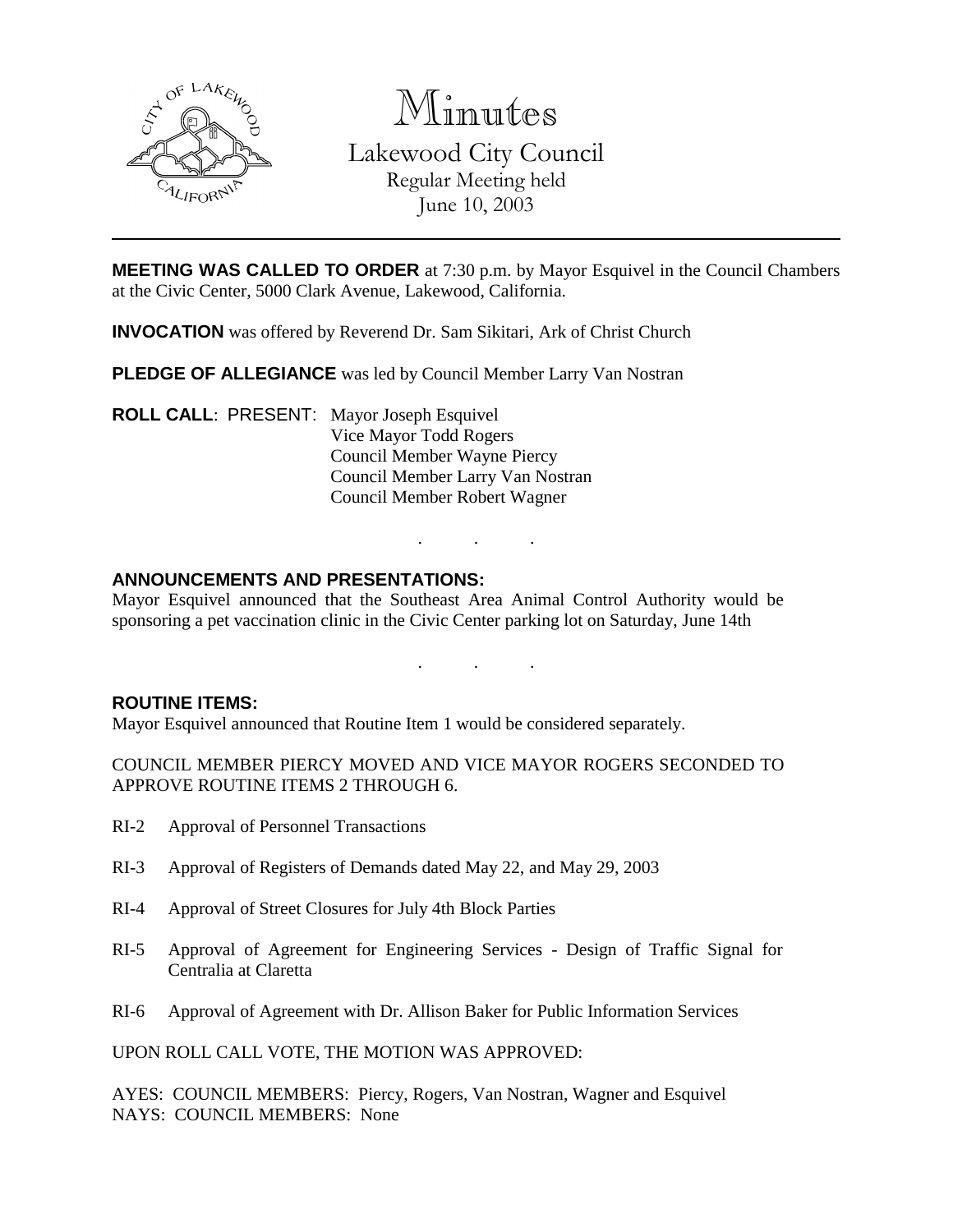City Council Minutes June 10, 2003 Page 2

#### **ROUTINE ITEMS:** Continued

RI-1 Approval of Minutes of the Meetings held May 13, and May 27, 2003

Vice Mayor Rogers stated that he would abstain from voting on the May 27, 2003, adjourned meeting minutes since he had been absent from that meeting.

COUNCIL MEMBER VAN NOSTRAN MOVED AND COUNCIL MEMBER WAGNER SECONDED TO APPROVE THE MINUTES OF THE MEETINGS HELD MAY 13, 2003. UPON ROLL CALL VOTE, THE MOTION WAS APPROVED:

AYES: COUNCIL MEMBERS: Piercy, Rogers, Van Nostran, Wagner and Esquivel NAYS: COUNCIL MEMBERS: None

COUNCIL MEMBER VAN NOSTRAN MOVED AND COUNCIL MEMBER WAGNER SECONDED TO APPROVE THE MINUTES OF THE MEETINGS HELD MAY 27, 2003. UPON ROLL CALL VOTE, THE MOTION WAS APPROVED:

AYES: COUNCIL MEMBERS: Piercy, Van Nostran, Wagner and Esquivel NAYS: COUNCIL MEMBERS: None ABSTAIN: COUNCIL MEMBERS: Rogers

## **1.1 • TENTATIVE TRACT NO. 53949, FOR A CONDOMINIUM DEVELOPMENT AT 20741-20899 SEINE AVENUE**

. . .

The Director of Community Development, Chuck Ebner, displayed slides and gave a brief oral presentation based on the memorandum in the agenda packet stating an application had been received from Grace Hu for approval of Tentative Tract Map No. 53949, to construct a 20-unit residential condominium project. The subject site, which was zoned for multiple family residential, was located at 20741 through 20899 Seine Avenue and would require the demolition of nine existing dwelling units. He reviewed the requirements contained within the Lakewood Municipal Code for this type of development and stated there was adequate on-site parking and that it was under the maximum density limit for the size of the site. He advised that to be in compliance with the General Plan, a road dedication of 2½ feet would be required along the alley on the westerly side of the project site. He also stated that a Mitigated Negative Declaration had been prepared for the project. It was the recommendation of the Planning and Environment Commission that the City Council hold a public hearing and approve Tentative Tract Map No. 53949.

Responding to a question from Council Member Wagner about parking, Mr. Ebner stated that the Lakewood Municipal Code's requirement of 2½ on-site parking spaces per unit was in line with requirements of other cities. Mr. Ebner also stated that although there had been some concerns about parking in the area in the past, the newer projects were not generating parking complaints and this project would have a homeowners' association to deal with any on-site parking problems.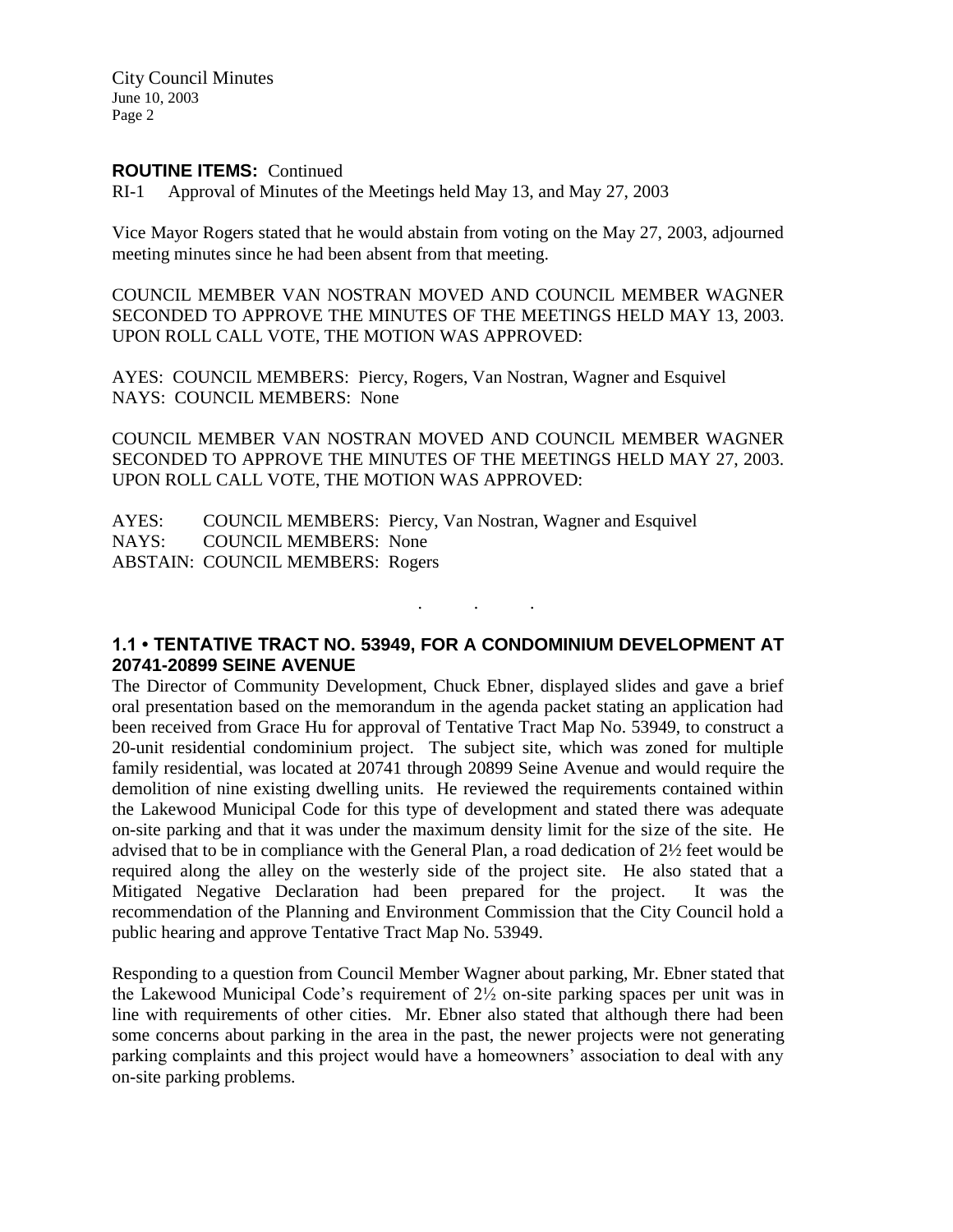## **1.1 • TENTATIVE TRACT NO. 53949, FOR A CONDOMINIUM DEVELOPMENT AT 20741-20899 SEINE AVENUE** - Continued

Mayor Esquivel opened the public hearing at 7:45 p.m. and called for anyone in the audience wishing to address the City Council on this matter.

Mr. Engles Shen stated he represented the developer and would be available to answer any questions.

VICE MAYOR ROGERS MOVED AND COUNCIL MEMBER PIERCY SECONDED TO CLOSE THE PUBLIC HEARING. UPON ROLL CALL VOTE, THE MOTION WAS APPROVED:

AYES: COUNCIL MEMBERS: Piercy, Rogers, Van Nostran, Wagner and Esquivel NAYS: COUNCIL MEMBERS: None

COUNCIL MEMBER VAN NOSTRAN MOVED AND VICE MAYOR ROGERS SECONDED TO ADOPT RESOLUTION NO. 2003-30.

RESOLUTION NO. 2003-30; A RESOLUTION OF THE CITY COUNCIL OF THE CITY *R2003-30* OF LAKEWOOD APPROVING TENTATIVE TRACT MAP NO. 52949

UPON ROLL CALL VOTE, THE MOTION WAS APPROVED:

AYES: COUNCIL MEMBERS: Piercy, Rogers, Van Nostran, Wagner and Esquivel NAYS: COUNCIL MEMBERS: None

# **1.2 • PRECISE PLAN FOR DEVELOPMENT FOR A RESIDENTIAL PROJECT AT CANDLEWOOD STREET**

. . .

The Community Development Director displayed slides and gave a brief oral presentation based on the memorandum in the agenda stating the City Council had previously approved a General Plan Amendment and Zone Change for a project by the Olson Company to be located at the southwest corner of Paramount Boulevard and Candlewood Street. The next step in the process was the approval of the Precise Plan of development for the project. He reviewed the elevations and floor plans and noted that the high level of detail was required of a precise plan. He reported that the Precise Plan was within the scope of work described in the Mitigated Negative Declaration and the Precise Plan had been found by the Planning and Environment Commission to be in conformity with Section 9472.4 of the Lakewood Municipal Code. It was the recommendation of the Planning and Environment Commission that the City Council hold a public hearing on the Precise Plan for the Candlewood Walk 20 unit, single-family planned unit development and introduce Ordinance No. 2003-6.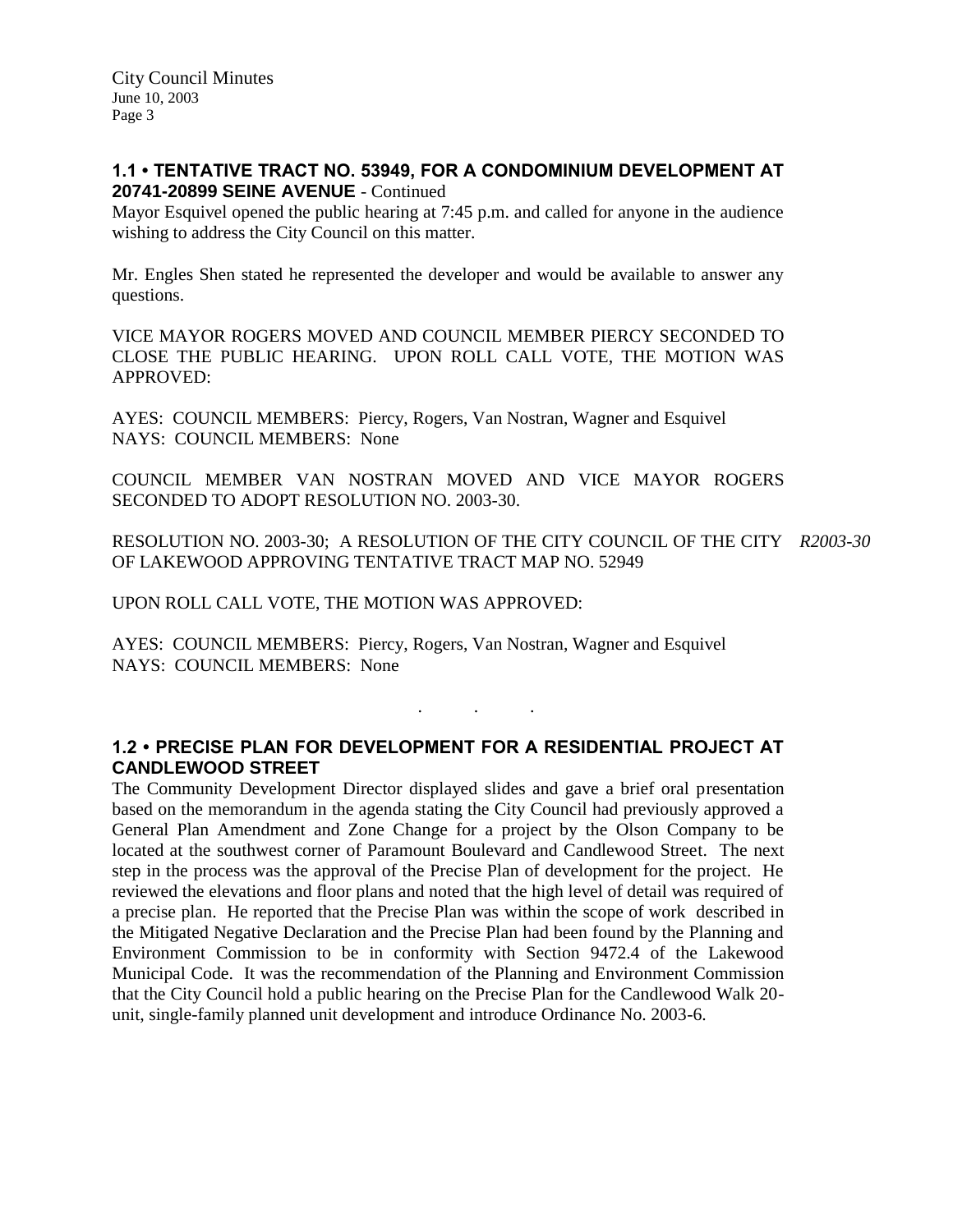### **1.2 • PRECISE PLAN FOR DEVELOPMENT FOR A RESIDENTIAL PROJECT AT CANDLEWOOD STREET** - Continued

ORDINANCE NO. 2003-6; AN ORDINANCE OF THE CITY COUNCIL OF THE CITY OF LAKEWOOD AMENDING ORDINANCE NO. 2003-1 INCORPORATING THE PRECISE PLAN INTO THE PD-SF (SINGLE FAMILY DWELLING UNIT PLANNED DEVELOPMENT) ZONING FOR THAT PROPERTY LOCATED AT CANDLEWOOD STREET, DESIGNATED ADOPTION OF PRECISE PLAN FOR ZONE CHANGE CASE NO. 106

Council Member Van Nostran noted that concerns had been raised during the Zone Change hearing about potential problems with the existing block wall and site drainage and asked if those issues had been resolved. Mr. Ebner responded by stating that grading at the site had begun and there were no apparent problems.

Council Member Piercy inquired about the timeline for the project. Mr. Ebner responded by stating that construction on the models would begin in July, with the units selling this fall.

Mayor Esquivel opened the public hearing at 7:55 p.m. and called for anyone in the audience wishing to address the City Council on this matter.

Ben Bestley, representing the Olson Company, stated that at the time of the last hearing, there had been concern expressed by a resident regarding the stability of the fences on the properties bordering the property. He noted that the grading of the site was within two days of completion and there had been no sign of any problems with the walls. He advised that the project was scheduled for completion in November and pricing would begin in the low \$400,000 range.

Council Member Wagner inquired about the locations of walls and gates. Mr. Bestley responded by stating that there would be a wrought-iron fence across the front of each home separated by 36-inch pilasters and that there would be a six-foot, wrought-iron fence with a security gate around the open space area.

Responding to a question from Council Member Van Nostran, Mr. Bestley stated that the only access to individual houses would be from inside the development.

William Dunbar, III, stated he welcomed the proposed development and would be glad to see the empty lot gone.

COUNCIL MEMBER WAGNER MOVED AND COUNCIL MEMBER VAN NOSTRAN SECONDED TO CLOSE THE PUBLIC HEARING. UPON ROLL CALL VOTE, THE MOTION WAS APPROVED:

AYES: COUNCIL MEMBERS: Piercy, Rogers, Van Nostran, Wagner and Esquivel NAYS: COUNCIL MEMBERS: None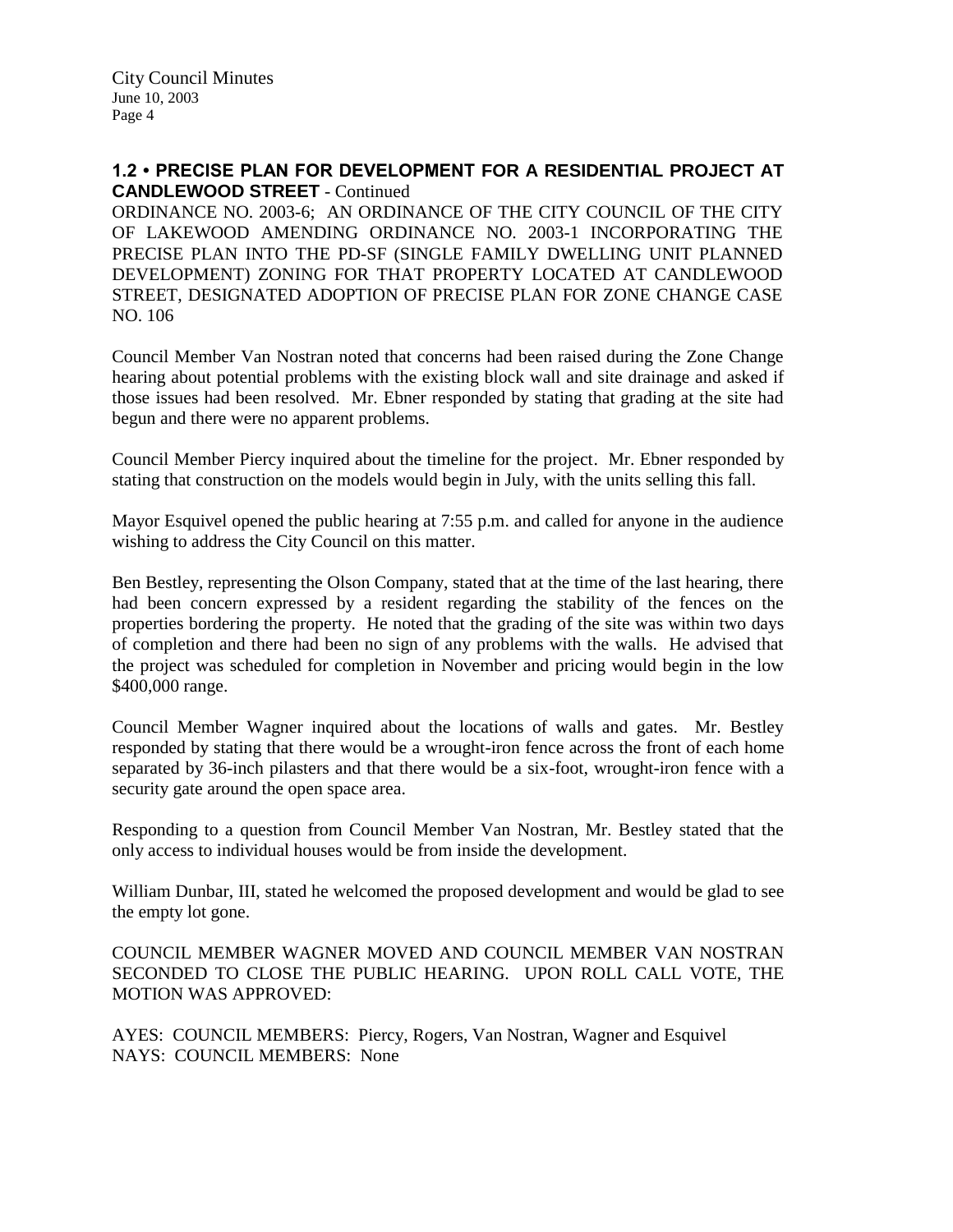### **1.2 • PRECISE PLAN FOR DEVELOPMENT FOR A RESIDENTIAL PROJECT AT CANDLEWOOD STREET** - Continued

COUNCIL MEMBER WAGNER MOVED AND COUNCIL MEMBER VAN NOSTRAN SECONDED TO APPROVE STAFF'S RECOMMENDATION. UPON ROLL CALL VOTE, THE MOTION WAS APPROVED:

AYES: COUNCIL MEMBERS: Piercy, Rogers, Van Nostran, Wagner and Esquivel NAYS: COUNCIL MEMBERS: None

# **1.3 • AWARD OF BID FOR PURCHASING BID 03-3, FORENSIC VIDEO ANALYSIS SYSTEM**

. . .

Finance Director Larry Schroeder gave a brief oral presentation based on the memorandum in the agenda and reported three bid packages had been distributed and one bid had been received for the purchase of a forensic video analysis system to be utilized by the Detective Bureau of the Sheriff's Station. He advised that funding for this purchase was made available through the State Career Criminal Apprehension Program grant. It was the recommendation of staff that the bid be awarded to Intergraph Solutions Group in the amount of \$22,348.21.

Lieutenant Mark Weldon, the City's "Team Lakewood" lieutenant, reported that the system would provide state-of-the-art technology that would be used by the Sheriff's Department to capture and enhance video from surveillance cameras.

Responding to a question from Council Member Van Nostran, Lt. Weldon stated that the technology was very advanced and was used by NASA for satellite photographs.

In response to a question from Council Member Piercy, Mr. Schroeder stated that Lakewood administered the grant on behalf of the Lakewood Station and cities it supports.

Mayor Esquivel opened the public hearing at 8:06 p.m. and called for anyone in the audience wishing to address the City Council on this matter. There was no response.

COUNCIL MEMBER VAN NOSTRAN MOVED AND COUNCIL MEMBER WAGNER SECONDED TO APPROVE STAFF'S RECOMMENDATION. UPON ROLL CALL VOTE, THE MOTION WAS APPROVED:

AYES: COUNCIL MEMBERS: Piercy, Rogers, Van Nostran, Wagner and Esquivel NAYS: COUNCIL MEMBERS: None

# **1.4 • ADOPTING BY REFERENCE THE COUNTY OF LOS ANGELES 2002 BUILDING, ELECTRICAL, PLUMBING AND MECHANICAL CODES**

. . .

Mayor Esquivel opened the public hearing at 8:07 p.m. and called for anyone in the audience wishing to address the City Council on this matter.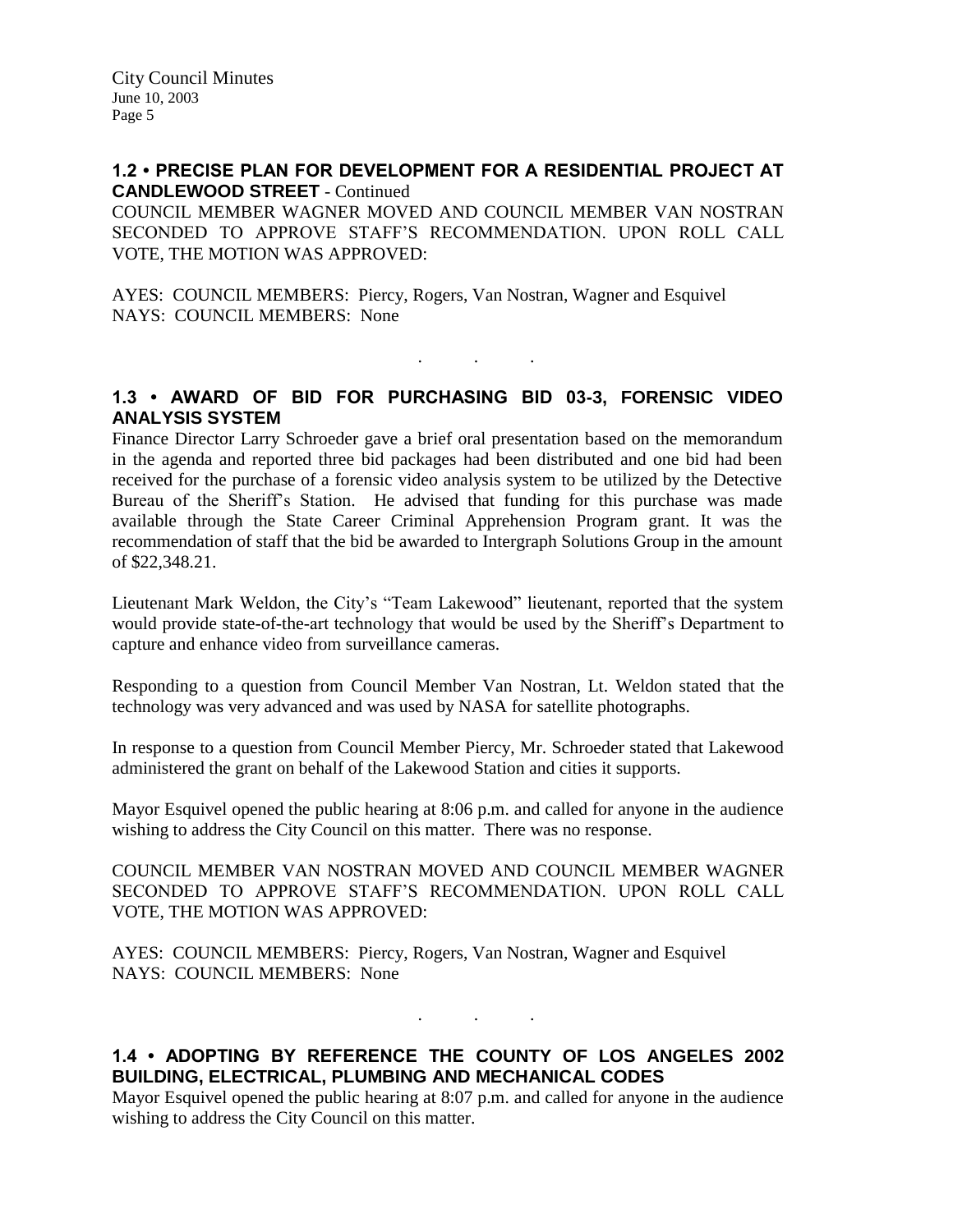**1.4 • ADOPTING BY REFERENCE THE COUNTY OF LOS ANGELES 2002 BUILDING, ELECTRICAL, PLUMBING AND MECHANICAL CODES** - Continued Connie Turner, Southern California Edison Company, stated she hoped to work with staff in the thirty days before the ordinance went into effect to address any areas of concern.

ORDINANCE NO. 2003-5; AN ORDINANCE OF THE CITY COUNCIL OF THE CITY OF LAKEWOOD AMENDING THE MUNICIPAL CODE BY ADOPTING BY REFERENCE COUNTY OF LOS ANGELES 2002 BUILDING CODE, COUNTY OF LOS ANGELES 2002 ELECTRICAL CODE, COUNTY OF LOS ANGELES 2002 PLUMBING CODE, AND COUNTY OF LOS ANGELES 2002 MECHANICAL CODE, AND AMENDING THE BUILDING, PLUMBING, MECHANICAL AND ELECTRICAL CODES OF THE CITY OF LAKEWOOD

COUNCIL MEMBER WAGNER MOVED AND COUNCIL MEMBER VAN NOSTRAN SECONDED TO CLOSE THE PUBLIC HEARING. UPON ROLL CALL VOTE, THE MOTION WAS APPROVED:

AYES: COUNCIL MEMBERS: Piercy, Rogers, Van Nostran, Wagner and Esquivel NAYS: COUNCIL MEMBERS: None

COUNCIL MEMBER WAGNER MOVED AND COUNCIL MEMBER VAN NOSTRAN SECONDED TO ADOPT ORDINANCE NO. 2003-5. UPON ROLL CALL VOTE, THE MOTION WAS APPROVED:

AYES: COUNCIL MEMBERS: Piercy, Rogers, Van Nostran, Wagner and Esquivel NAYS: COUNCIL MEMBERS: None

### **3.1 • SOLID WASTE COLLECTION SERVICES - TRANSFER OF OWNERSHIP - BZ DISPOSAL SERVICES, INC.**

. . .

City Attorney John S. Todd advised that an agreement had been drafted whereby the existing agreement with B-Z Disposal Services, Inc. for solid waste collection would be assigned to EDCO Waste Services, LLC, as a part of the sale of B-Z to EDCO. He stated that EDCO came highly recommended and had a similar business philosophy as B-Z, with whom the City had maintained a successful relationship for many years. He advised that a condition of the agreement was that General Manager Marty Simonoff would remain with the company and be the principal contact for the Lakewood system which would continue to operate under the name of B-Z Disposal. The effective date for the assignment would be July 1, 2003.

COUNCIL MEMBER PIERCY MOVED AND VICE MAYOR ROGERS SECONDED TO APPROVE THE TRANSFER OF THE AGREEMENT FROM B-Z DISPOSAL SERVICE TO EDCO WASTE SERVICES.